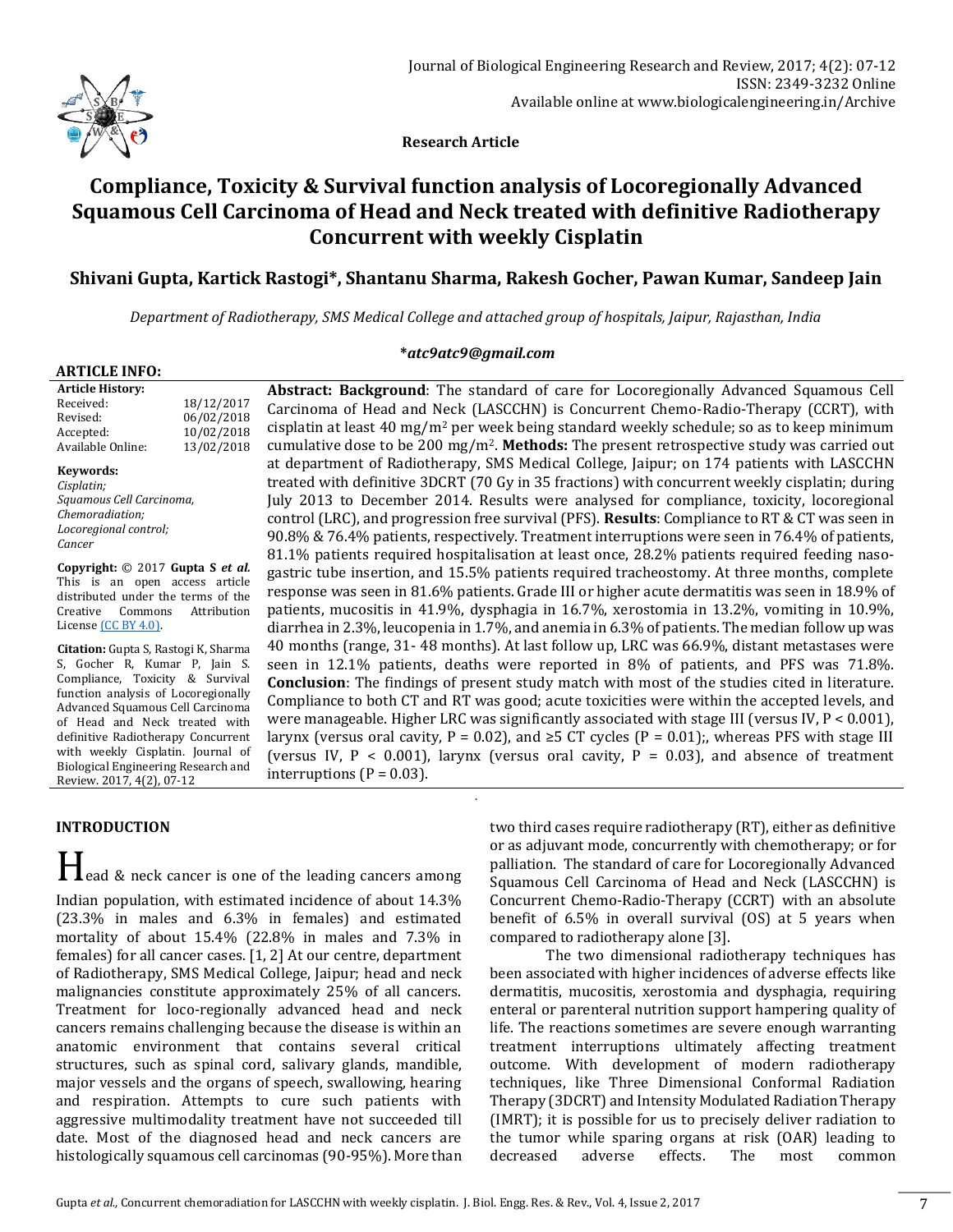chemotherapeutic (CT) agent used for Concurrent Chemo-Radio-Therapy CCRT is cisplatin (CDDP, cisdiamminedichloridoplatinum). The optimal regimen of CDDP is still unknown. The most widely accepted schedule of CDDP found in literature is 100 mg/m<sup>2</sup> given intravenously  $(IV)$ every three weeks. However, this has been associated with higher toxicities leading to undesired treatment interruptions. Alternatively, weekly schedule of CDDP at 40 mg/m<sup>2</sup> concurrently with radiotherapy has been the standard practice for LAHNSCC at our institute. It allows for treatment to be delivered on an out-patient basis and is well tolerated. This retrospective study aims at evaluating the compliance, toxicity profile, loco regional control (LRC), and progression free survival (PFS) of patients with LAHNSCC undergoing CCRT with weekly cisplatin at 40 mg/m<sup>2</sup> with main emphasis on the modality of radiotherapy used and schedule of cisplatin given.

## **METHODS**

The present study is retrospective in nature carried out at department of Radiotherapy, SMS Medical College, Jaipur; on patients with LASCCHN of oral cavity, oropharynx, hypopharynx and laryngopharynx who were treated with definitive radiotherapy with curative intent with three dimensional conformal radiation therapy (3DCRT) over linear accelerator, with concurrent weekly CDDP; during July 2013 to December 2014. Patients with early stage, previous history of surgery, other than squamous histology, location of primary other than cited above, who received less than 66 Gy of radiation, previous history of RT, RT other than 3DCRT, no history of CCRT, chemotherapy other than CDDP, or palliative intent of treatment, were excluded from the study. RT details and follow up record of patients treated over linear accelerator was extracted, and a total of one hundred and seventy four patients were found eligible for the present study. Being retrospective nature of the study, ethics committee approval was not required as the patients were treated according to standard institutional protocol.

|  | Table 1 Baseline patient & tumour characteristics |  |
|--|---------------------------------------------------|--|
|--|---------------------------------------------------|--|

| <b>Characteristics</b>         |                | Number (%) |  |
|--------------------------------|----------------|------------|--|
| Age (years)<br>(Median, Range) |                | 56, 32-77  |  |
| Gender                         | Male           | 148 (85.1) |  |
|                                | Female         | 26(14.9)   |  |
|                                | Yes, present   | 41 (23.6)  |  |
| Smoking                        | Yes, quit      | 117 (67.2) |  |
|                                | No             | 16(9.2)    |  |
|                                | Oral cavity    | 24 (13.8)  |  |
|                                | Oropharynx     | 82 (47.1)  |  |
| Site                           | Hypopharynx    | 37(21.3)   |  |
|                                | Laryngopharynx | 31 (17.8)  |  |
|                                | Ш              | 52 (29.9)  |  |
| <b>AICC Stage</b>              | <b>IVA</b>     | 103 (59.2) |  |
|                                | IVB            | 19 (10.9)  |  |

AJCC: American Joint Committee on Cancer

All patients had undergone basic laboratory investigations prior to administration of every CT cycle; and baseline clinical

examination, radiological evaluation (either a contrast enhanced computed tomography or a magnetic resonance imaging of head and neck region), laryngoscopic evaluation and metastatic work-up prior to RT. Patients were treated on Seimens Oncor Expression dual energy linear accelerator machine with 6 megavoltage photon energy beam with immobilization in supine position using a thermoplastic device, with parallel opposed field for the primary and matched anterior field for the lower neck. Patients were planned to receive 70 Gy in 35 fractions with 2 Gy per fraction per day, for five days a week to the tumor and involved lymph nodes, and 50 Gy to uninvolved nodes. Planning computerized tomography (CT) scan of the area of interest was done followed by delineation of Gross Tumor Volume (GTV), Clinical Target Volume (CTV), Planning Target Volume (PTV) and organs at risk (OAR) volumes as per the RTOG atlas. All patients received injection cisplatin at 40 mg/m2 given intravenously concurrently with radiotherapy every week, with adequate hydration as per the institutional protocol. This was followed one to two hour later by delivery of RT.

**Table 2 Treatment characteristics**

| <b>Parameters</b>                     |                        | Number (%) |
|---------------------------------------|------------------------|------------|
| <b>Treatment interruptions</b>        | Nil                    | 41 (23.6)  |
|                                       | < 1 week               | 95 (54.6)  |
|                                       | $\geq 1$ week          | 38 (21.8)  |
| Parenteral support required           |                        | 141 (81.1) |
| at least once during CCRT             |                        |            |
| <b>Compliance to</b>                  | RT                     | 158 (90.8) |
|                                       | CT, <5 cycles          | 41 (23.6)  |
|                                       | $CT$ , $\geq 5$ cycles | 133 (76.4) |
| <b>Nasogastric</b><br>tube<br>feeding |                        | 49 (28.2)  |
| required                              |                        |            |
| <b>Tracheostomy required</b>          |                        | 27 (15.5)  |
| 3 months follow up                    | CR.                    | 142 (81.6) |
|                                       | Non CR                 | 32 (18.4)  |

CCRT: Concurrent chemoradiation, CR: Complete Response, CT: Chemotherapy, RT: Radiotherapy

All patients had undergone weekly assessment while CCRT was going on for development of any acute toxicity. Toxicities like mucositis, dermatitis, xerostomia, dysphagia, nephrotoxicity and gastrointestinal toxicity were assessed according to Radiation Therapy Oncology Group (RTOG) Acute and Late Radiation Morbidity Scoring Criteria; whereas haematological toxicities like leucopenia, anemia and thrombocytopenia; nausea and vomiting were assessed as per the National Cancer Institute's Common Terminology Criteria for Adverse Events (v4.03). In all toxicities, the worst grade was reported. All patients underwent clinical evaluation at six weeks post CCRT followed by both clinical and radiological evaluation every three months for the first two years, thereafter every six months till the last follow up. Response was assessed as per the WHO Criteria. A complete response (CR) was defined as no evidence of disease 3 months after the completion of CCRT, evaluated by clinical and radiological examinations; persistence or progression of disease at that time was determined as non-CR. Disease after achieving of CR was defined as recurrence. A diagnosis of residual disease, progression or recurrence was based on clinical or radiological examinations or pathological confirmation.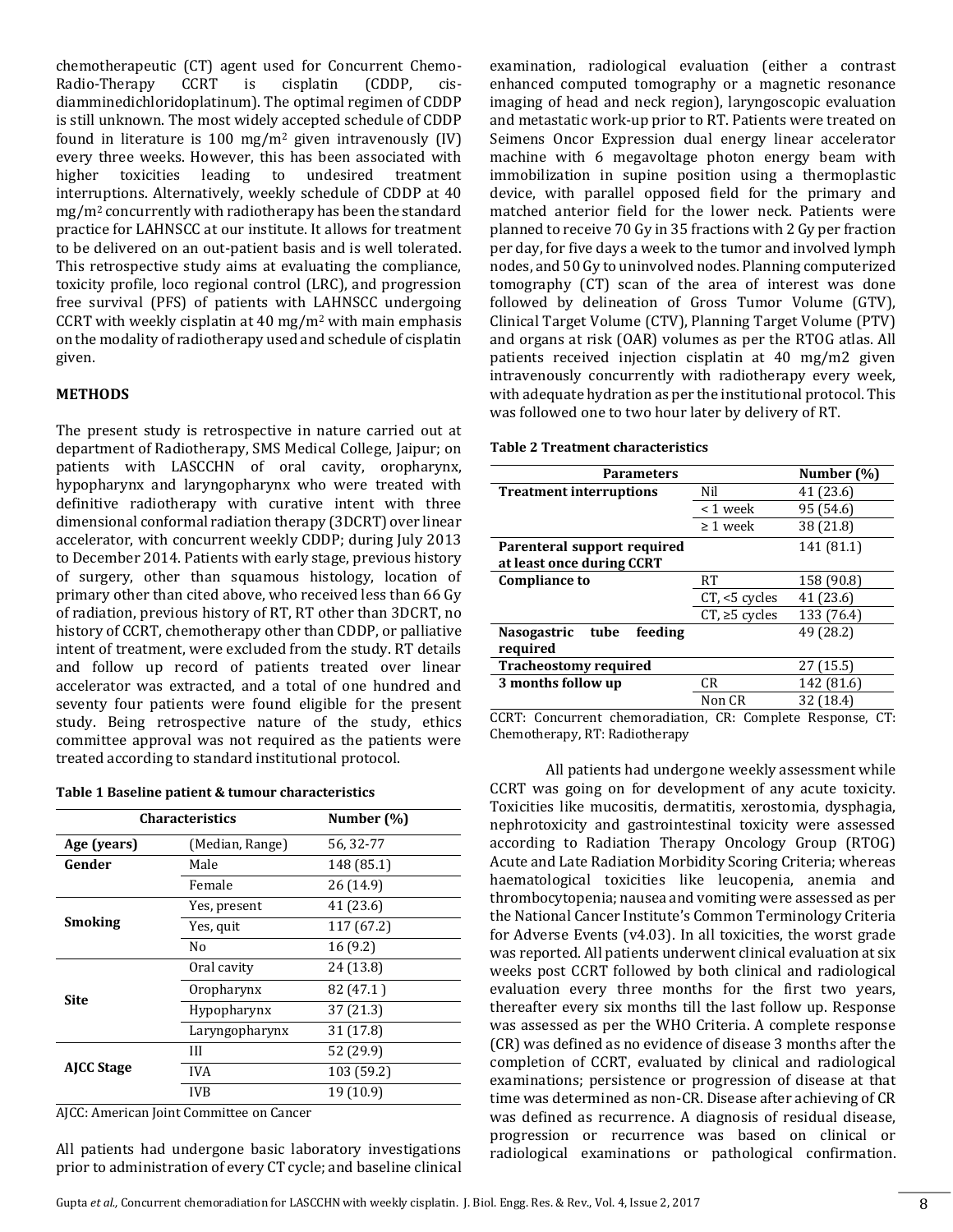Locoregional control (LRC) was defined as no reappearance of disease at local or regional site after a complete response (CR) was achieved. Progression free survival (PFS) was defined as the time between start of CCRT and either systemic progression (development of distant metastasis or second primary), death from any cause, or the last follow-up date.

For statistical analysis, all data were prepared and processed on Microsoft Excel 2007 using XLSTAT software version 2017 for windows (Addinsoft, New York, USA). Multivariate analysis was performed using Cox proportional hazard methodology. To identify predictors of LRC and PFS; hazard ratio, 95% confidence interval and P value were calculated. Pvalue reports were two tailed and an alpha level of 0.05 was used to assess statistical significance. Age was analysed as a continuous variable, whereas gender, stage, site of primary, number of CT cycles and treatment interruptions were analysed as discrete variables. Survival curves were calculated using the Kaplan-Meier method.

| Table 3 Treatment related acute and late toxicities |
|-----------------------------------------------------|
|-----------------------------------------------------|

| Toxicity                               |              | Number (%) |
|----------------------------------------|--------------|------------|
| <b>Acute dermatitis</b>                | Grade I/II   | 85 (48.9)  |
|                                        | Grade III/IV | 33 (18.9)  |
| <b>Acute mucositis</b>                 | Grade I/II   | 98 (98.3)  |
|                                        | Grade III/IV | 73 (41.9)  |
| <b>Dysphagia</b>                       | Grade I/II   | 88 (50.6)  |
|                                        | Grade III/IV | 29 (16.7)  |
| Acute xerostomia                       | Grade I/II   | 119(68.4)  |
|                                        | Grade III/IV | 23 (13.2)  |
| <b>Nausea</b>                          | Grade I/II   | 76 (43.7)  |
|                                        | Grade III/IV | 19 (10.9)  |
| Vomiting                               | Grade I/II   | 78 (44.8)  |
|                                        | Grade III/IV | 19 (10.9)  |
| <b>Acute gastrointestinal toxicity</b> | Grade I/II   | 34 (19.5)  |
|                                        | Grade III/IV | 4(2.3)     |
| <b>Acute nephrotoxicity</b>            | Grade I/II   | 22 (12.6)  |
|                                        | Grade III/IV | $\Omega$   |
| Leucopenia                             | Grade I/II   | 37 (21.2)  |
|                                        | Grade III/IV | 3(1.7)     |
| Anemia                                 | Grade I/II   | 39 (22.4)  |
|                                        | Grade III/IV | 11 (6.3)   |
| Thrombocytopenia                       | Grade I/II   | 23 (13.2)  |
|                                        | Grade III/IV | 0          |

#### **RESULTS**

The baseline patient and tumor characteristics are shown in Table 1. Median age of patients was 56 years, with male outweighing females by a ratio of 5.5:1. Most common site of primary was oropharynx and the least common was oral cavity. The most common stage was IVA and the least common was III. Treatment related parameters are shown in Table 2. Treatment interruptions were seen in 76.4% of patients, 81.1% patients required hospitalisation at least once, 28.2% patients required feeding naso-gastric tube insertion, and 15.5% patients required tracheostomy. Compliance to RT (completing 70 Gy of radiation) was seen in 90.8% patients, whereas compliance to CT (receiving cumulative 200mg/m2, i.e. a minimum of 5 cycles) was seen in 76.4% of patients. A CR was seen in 81.6% of patients at three months follow up. The treatment related acute toxicities are shown in Table 3. Grade III or higher acute dermatitis was seen in 18.9% of patients, mucositis in 41.9%, dysphagia in 16.7%, xerostomia in 13.2%, vomiting in 10.9%, diarrhea in 2.3%, leucopenia in 1.7%, and anemia in 6.3% of patients.

The median follow up was 40 months (range, 31- 48 months). At last follow up, LRC rate of entire cohort was 66.9%. Distant metastases were seen in 12.1% patients, metachronous second primary in 2.3%, and deaths were reported in 8% of patients; 5.7% patients lost to follow up. The PFS of entire cohort was 71.8% at last follow-up. The Kaplan Meier plot for LRC and PFS is shown in Figure 1. Table 4 and 5 represents the association of LRC and PFS with stage and site of tumor. Both LRC and PFS were higher in stage III compared to stage IV; worst with oral cavity being primary and highest with larynx being the primary. LRC was significantly associated with site of primary (best with larynx, and worst with oral cavity,  $P = 0.02$ ), AJCC stage (higher with stage III,  $P < 0.001$ ), and number of chemotherapy cycles taken (higher with ≥5 CT, P = 0.01); whereas PFS was significantly associated with site of primary (best with larynx, and worst with oral cavity,  $P = 0.03$ ), AJCC stage (higher with stage III, P < 0.001), and treatment interruptions (higher with no treatment interruptions,  $P = 0.03$ ).



**Fig. 1 (A) Locoregional control, & (B) Progression free survival; in patients of locoreginonally advanced squamous cell carcinoma head and neck treated with definitive 3-dimensional conformal radiotherapy concurrent with weekly cisplatin.**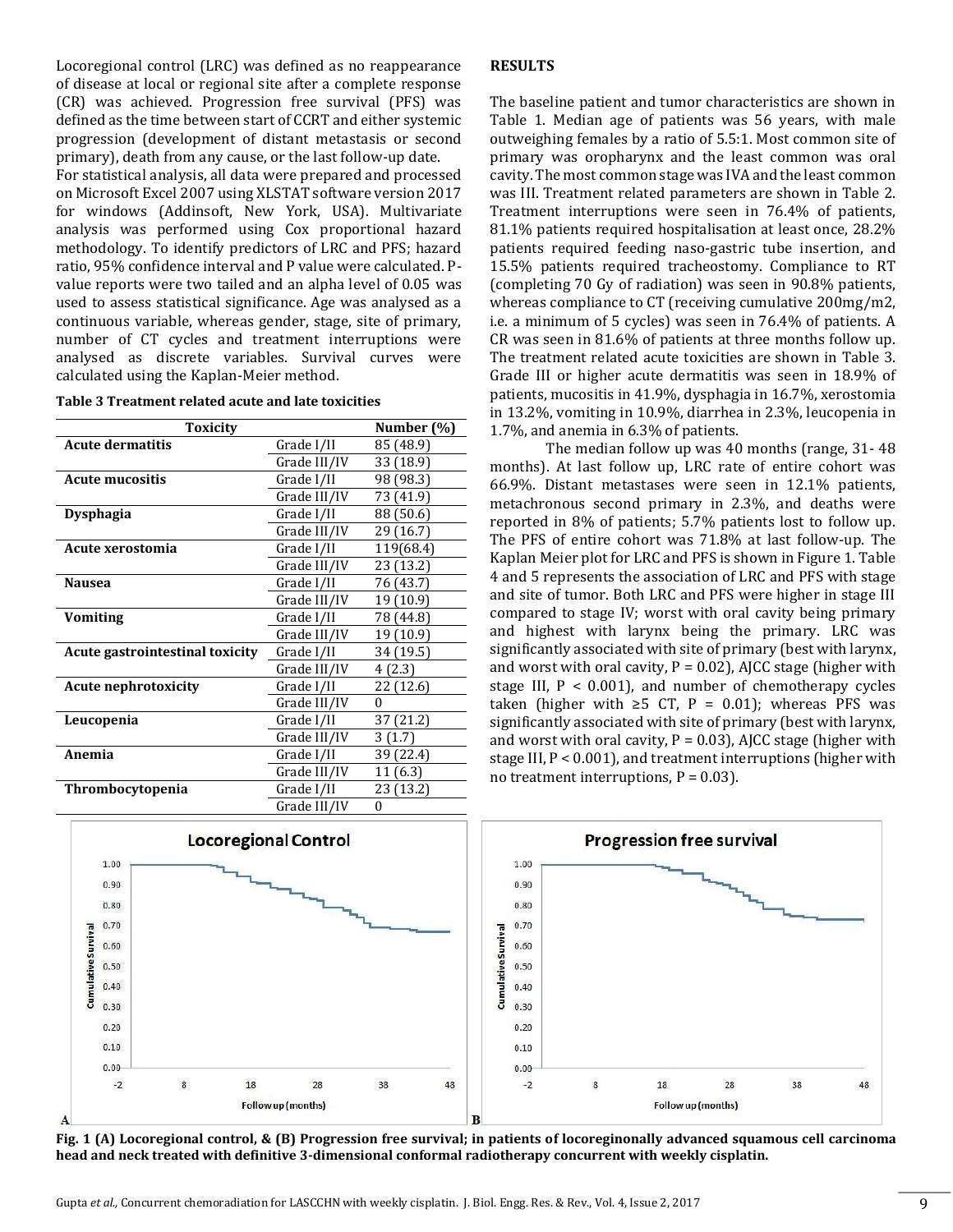#### **DISCUSSION**

Treatment of head and neck malignancy is a multimodality approach, requiring surgery, chemotherapy and radiotherapy according to site and stage of the tumor. More than two third of head and neck cancer patients require radiotherapy, which can be given either alone or concurrently with chemotherapy. Radiotherapy can be given either as definitive or adjuvant form, sometimes even for palliation. Delaney and his colleagues have described the utilisation rate of radiotherapy in head and neck carcinoma. [4] According to their study, radiotherapy was indicated at some point in 74% of all patients with head and neck carcinoma. The optimal radiotherapy utilization rates by subsite were 74% for oral cavity; 20% for lip; 87% for salivary glands; 100% for larynx, oropharynx, hypopharynx, nasopharynx, and paranasal sinuses; and 90% for unknown squamous cell carcinoma of the head and neck. The widely used conventional radiotherapy has been associated with significant acute and late toxicities. To overcome this, newer techniques like 3DCRT and IMRT have evolved with the aim of delivering radiation precisely to the tumor while delivering minimum dose to surrounding normal tissues. The development of newer radiotherapy techniques have been described in detail by Bucci, and Ling et al. [5, 6] These sophisticated techniques have advantage of adjusting radiation beam to irregularly shaped target volumes reducing the radiation to the surrounding healthy critical structures like spinal cord, brain stem, parotid glands, larynx etc. in case of head and neck cancer malignancy.

| Table 4 Multivariate analysis for factors associated with locoregional recurrence and overall survival |
|--------------------------------------------------------------------------------------------------------|
|--------------------------------------------------------------------------------------------------------|

| <b>Factors</b>                                      | Locoregional control   |         | <b>Progression free survival</b> |         |
|-----------------------------------------------------|------------------------|---------|----------------------------------|---------|
|                                                     | Hazard ratio (95% CI)  | P-value | Hazard ratio (95% CI)            | P-value |
| $Age*$                                              | $0.999(0.978-1.021)$   | 0.92    | $0.994(0.965-1.024)$             | 0.69    |
| <b>Gender</b> (male vs. female)                     | 1.153 (0.341-3.895)    | 0.82    | $0.647(0.176 - 2.372)$           | 0.51    |
| Site (oral cavity vs. others)                       | $0.809(0.682 - 0.960)$ | 0.02    | $0.824(0.713-0.984)$             | 0.03    |
| <b>Treatment interruptions</b> (absent vs. present) | 1.291 (0.724-2.300)    | 0.39    | 2.113 (1.803-4.123)              | 0.03    |
| AJCC Stage (IV vs. III)                             | $0.083(0.038-0.182)$   | < 0.001 | $0.058(0.028-0.118)$             | < 0.001 |
| <b>Chemotherapy cycles</b> $(≥5 vs. <5)$            | 1.973 (1.186-3.283)    | 0.01    | 1.102 (0.431-2.985)              | 0.81    |
|                                                     |                        |         |                                  |         |

\*Continuous variable; CI: Confidence Interval, AJCC: American Joint Committee on Cancer

The role of CCRT in LAHNSCC has been studied in MACH-NC Collaborative Group Meta-Analysis. [7, 8] The main metaanalysis of 63 trials (10,741 patients) of locoregional treatment with or without chemotherapy yielded a pooled hazard ratio of death of 0.90 (95% CI 0.85-0.94, P < 0.001), corresponding to an absolute survival benefit of 4% at 2 and 5 years in favour of chemotherapy. There was no significant benefit associated with adjuvant or neoadjuvant chemotherapy. Chemotherapy given concomitantly to radiotherapy gave significant benefits, but heterogeneity of the results prohibits firm conclusions. Later on, the updated meta-analysis included trials comparing loco-regional treatment to loco-regional treatment along with chemotherapy in HNSCC patients and conducted between 1965 and 2000. Twenty-four new trials, most of them of concomitant chemotherapy, were included with a total of 87 trials and 16,485 patients. The hazard ratio of death was 0.88 (P < 0.001) with an absolute benefit for chemotherapy of 4.5% at 5 years, and a significant interaction ( $P < 0.001$ ) between chemotherapy timing (adjuvant, induction or concomitant) and treatment. Both direct (6 trials) and indirect comparisons showed a more pronounced benefit of the concomitant chemotherapy as compared to induction chemotherapy. For the 50 concomitant trials, the hazard ratio was  $0.81$  (P < 0.001) and the absolute benefit 6.5% at 5 years.

Head and Neck Disease Site Group has concluded that CCRT with cisplatin at least 40 mg/m2 per week given as radical or postoperative adjuvant remains a standard treatment approach for LASCCHN that improves overall survival but increases toxicity; 5-FU plus platinum is supported by less data but may be a reasonable alternative for

patients unsuitable for cisplatin. [9] Cetuximab-RT is suggested only for patients not candidates for CDDP-RT. Taxane-based triplet induction chemotherapy is superior to doublets for rapid tumour downsizing and for larynx preservation, but does not improve overall survival and should be used with primary G-CSF prophylaxis.

| Table 5 Locoregional control and progression free survival as a |
|-----------------------------------------------------------------|
| function of site and stage of tumor                             |

|                             |                | Locoregional<br>control, $n(\%)$ | <b>Progression</b><br>free survival,<br>n(%) |
|-----------------------------|----------------|----------------------------------|----------------------------------------------|
|                             | III            | 11 (21.2)                        | 11 (21.2)                                    |
| <b>AJCC</b><br><b>Stage</b> | <b>IVA</b>     | 26 (25.2)                        | 31(30.1)                                     |
|                             | <b>IVB</b>     | 10(52.6)                         | 7(36.8)                                      |
|                             | Oral cavity    | 11 (45.8)                        | 9(37.5)                                      |
| Primary<br>site<br>of       | Oropharynx     | 22 (26.9)                        | 27 (32.9)                                    |
|                             | Hypopharynx    | 8(21.6)                          | 9(24.3)                                      |
| cancer                      | Laryngopharynx | 6(19.4)                          | 4 (12.9)                                     |

AJCC: American Joint Committee on Cancer

Sautois et al. conducted a single centre retrospective study to evaluate efficacy and acute toxicity of definitive CCRT with 40 mg/m2 weekly cisplatin in 112 patients with LAHNSC (with a median cumulative dose of 200 mg/m2). [10] Overall CR was 81.3%, which is matched with the present study (81.6%). With a median follow up of 38.4 months, median OS was 75 months, not influenced by RT type or cisplatin dose received. In our study also, PFS was not significantly associated with

Gupta *et al.,* Concurrent chemoradiation for LASCCHN with weekly cisplatin. J. Biol. Engg. Res. & Rev., Vol. 4, Issue 2, 2017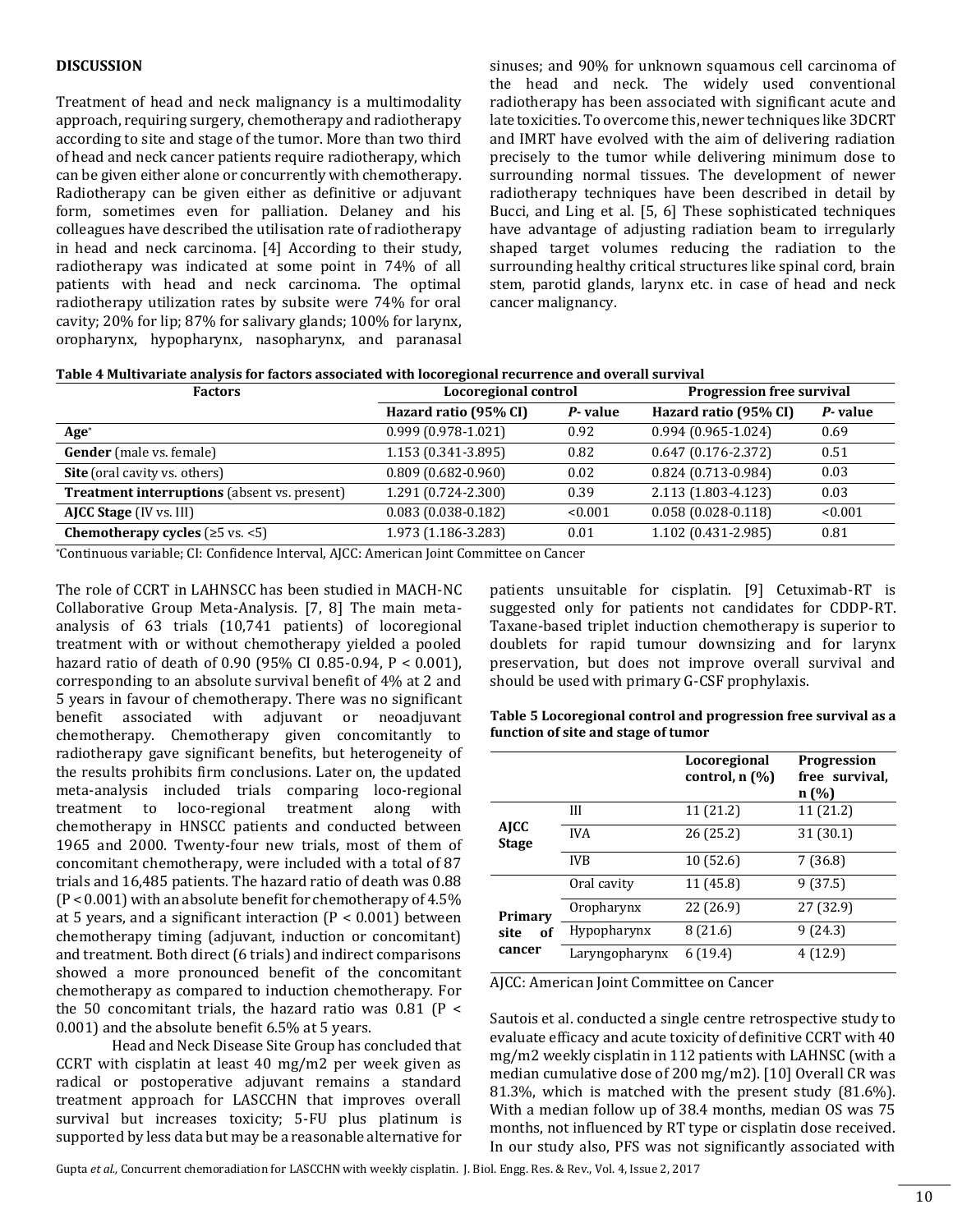CDDP dose received. The clinically significant grade 3/4 acute toxicities were higher than the present study; stomatitis (35.7%), neutropenia (25%), anemia (12.5%) and acute kidney injury (5.4%). Sharma et al. have demonstrated the superiority of weekly cisplatin 40 mg/m<sup>2</sup> added to RT versus RT alone (70 Gy/35 fractions over 7 weeks) in 153 patients of stage II-IV oropharynx and nasopharynx carcinoma. [11] CR was  $67.1\%$  versus  $80.5\%$  in RT and CCRT arms (P = 0.04), which is similar to the present study (81.6%). There were frequent treatment interruptions (9.3% versus 28.9%;  $P =$ 0.003) and hospitalization (20% versus 40.8%) in the CCRT group, which is less than half of present study (76.2% and 81.1%, respectively). OS was superior in the CCRT arm  $(P =$ 0.02); 27 months for RT versus not reached for CCRT. Threeyear OS was 42% for RT and 62% for CCRT group.

Gupta et al. have studied the effects of CCRT in 264 LASCCHN patients, excluding nasopharynx, planned for radical radiotherapy (66-70 Gy) with concurrent weekly cisplatin (30 mg/m2) treated in a single unit between 1996- 2004. [12] Two-thirds of patients received  $\geq$  85% of planned cisplatin dose (versus 76.4% in present study). With a mean follow-up of 19 months, the 5-year local control; loco-regional control; and disease free survival was 57%; 46%; and 43% respectively. Acute grade 3 or worse mucositis and dermatitis was seen in 29% and 35% patients respectively (41.9% and 18.9% in present study, respectively). Gupta, Baxi & Hoyne have studied assess feasibility, compliance and toxicity of CCRT in 26 patients of LAHNSC in remote Australia between January 2010 and September 2012. [13] Most common acute (grade 3/4) toxicities were mucositis, dysphagia and dermatological in 54%, 31% and 23% respectively (41.9%, 16.7% and 18.9% in present study, respectively). Hospitalisation occurred in 23% patients and treatment break of >2 days in 38% patients. At median follow-up of 16 months, overall survival was 58% with progression-free survival of 50%. Iqbal et al. have retrospectively analysed the compliance, toxicity and survival in 122 patients with histologically proven squamous cell carcinoma of head and neck (nasopharynx, oropharynx, larynx, hypopharynx, and oral cavity) treated with definitive CCRT; 63 Gy in 30 daily fractions with concomitant weekly cisplatin 40mg/m2, during January 2007 to December 2009. [14] They concluded that 68% of patients managed to complete all six cycles of CT (76.4% in present study). Incidence of grade 3/4 toxicity was 33% for mucositis, 41% for dermatitis, 15% for dysphagia, 17% for mouth/neck pain, 2% for neutropenia, and 3% for renal impairment (41.9%, 18.9%, 16.7%, not calculated, 1.7%, and nil in present study respectively). 53% patients required at least one hospital admission for symptom control. The 5-year overall survival rate was 60%.

## **CONCLUSION**

The present study highlights on clinical profile, treatment related toxicities, compliance to treatment, and survival function analysis in terms of LRC and PFS of LASCCHN patients treated with modern radiotherapy techniques i.e. 3DCRT at a tertiary cancer center of SMS Medical College, Jaipur. Compliance to both CT and RT was good and comparable with most of the studies done earlier (90.8% and 76.4% respectively). Acute toxicities were within the

accepted levels, and were manageable. At median follow up of 40 months, LRC rate and PFS rate was 66.9% and 71.8% respectively, which is higher than most of the previous studies. Higher LRC was significantly associated with stage III (versus IV), larynx (versus oral cavity), and  $\geq$ 5 CT cycles, whereas PFS with stage III (versus IV), larynx (versus oral cavity), and absence of treatment interruptions. The findings of present study match with most of the studies cited in literature. Retrospective nature is one of the biggest limitations of the present study. Also, for better study of LRC and PFS, longer follow up is needed.

## **ACKNOWLEDGEMENT:** None

#### **CONFLICTS OF INTEREST**

The authors have reported no conflict of interest.

#### **REFERENCES**

1. National Cancer Registry Programme, Indian Council of Medical Research, Three year report of Population Based Cancer Registries 2012-2014, Incidence, Distribution, Trends in Incidence Rates and Projections of Burden of Cancer, Bengaluru,

India; 2016; Chapter 2; p. 9-26.

http://www.ncrpindia.org/ALL\_NCRP\_REPORTS/PBCR\_ REPORT\_2012\_2014/ALL\_CONTENT/PDF\_Printed\_Versi on/Chapter2\_Printed.pdf.

- 2. Ferlay J, Soerjomataram I, Ervik M, Dikshit R, Eser S, Mathers C, Rebelo M, Parkin DM, Forman D, Bray, F. GLOBOCAN 2012 v1.0, Cancer Incidence and Mortality Worldwide: IARC CancerBase No. 11 [Internet]. Lyon, France: International Agency for Research on Cancer; 2013. Available from: http://globocan.iarc.fr, accessed 17/10/2015.
- 3. National Comprehensive Cancer Network (NCCN). Head and Neck Cancer (Version 2, 2017). Available online: https://www.nccn.org/professionals/physician\_gls/pdf /head-and-neck.pdf. Accessed on 10/07/2017.
- 4. Delaney G, Jacob S, Barton M. Estimation of an optimal external beam radiotherapy utilization rate for head and neck carcinoma. Cancer 2005;103:2216-27.
- 5. Bucci MK, Bevan A, Roach M 3rd. Advances in radiation therapy: conventional to 3D, to IMRT, to 4D, and beyond. CA Cancer J Clin 2005;55:117-34.
- 6. Ling CC, Humm J, Larson S, Amols H, Fuks Z, Leibel S, et al. Towards multidimensional radiotherapy (MD-CRT): biological imaging and biological conformality. Int J Radiat Oncol Biol Phys 2000;47:551-60.
- 7. Pignon JP, Bourhis J, Domenge C, Designé L. Chemotherapy added to locoregional treatment for head and neck squamous-cell carcinoma: three meta-analyses of updated individual data. MACH-NC Collaborative Group. Meta-Analysis of Chemotherapy on Head and Neck Cancer. Lancet 2000;355:949-55.
- 8. Pignon JP, le Maître A, Maillard E, Bourhis J; MACH-NC Collaborative Group. Meta-analysis of chemotherapy in head and neck cancer (MACH-NC): an update on 93 randomised trials and 17,346 patients. Radiother Oncol 2009;92:4-14.